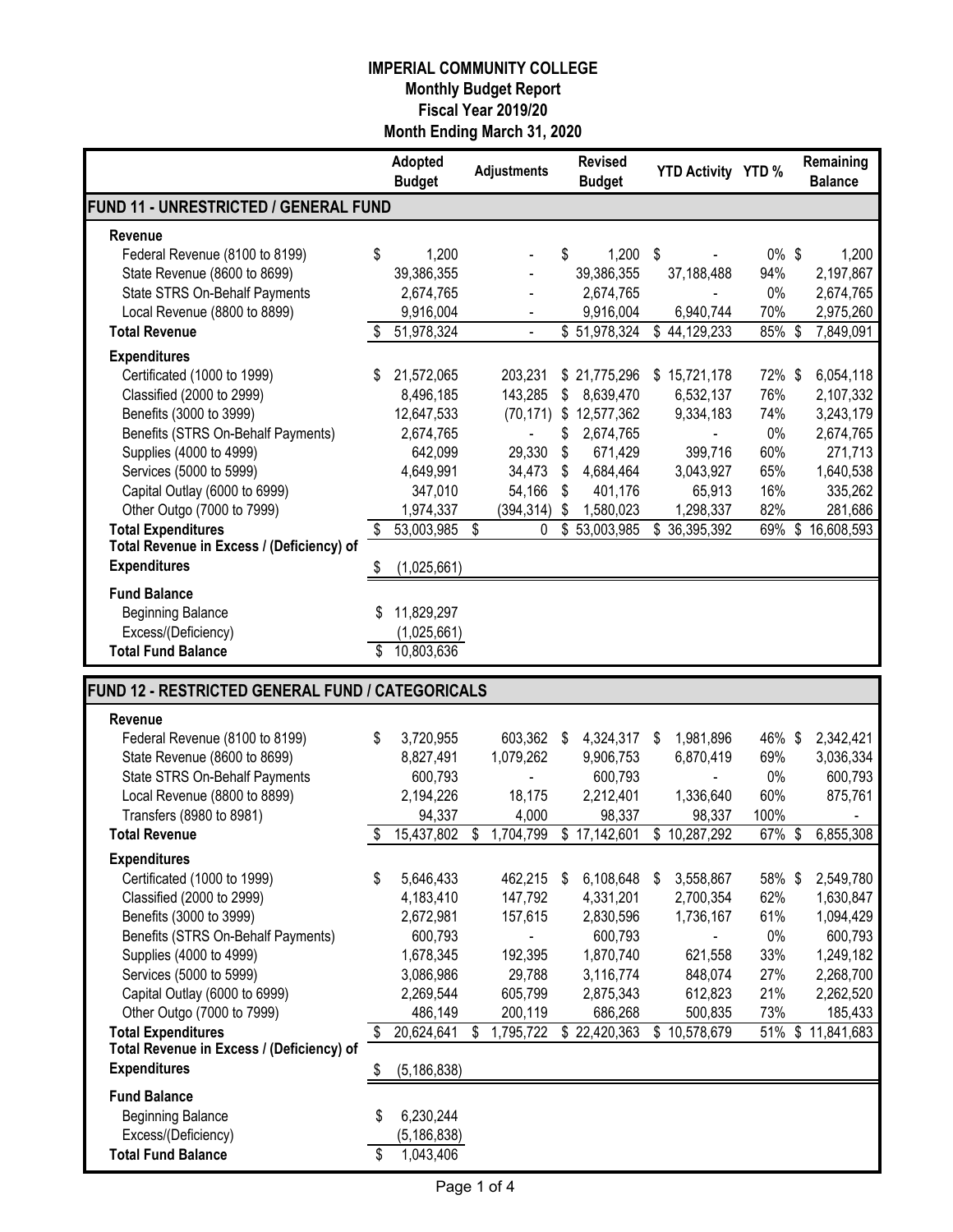|                                                                        |                         | Adopted<br><b>Budget</b> |    | <b>Adjustments</b>  |                          | <b>Revised</b><br><b>Budget</b> | <b>YTD Activity YTD %</b> |           | Remaining<br><b>Balance</b> |
|------------------------------------------------------------------------|-------------------------|--------------------------|----|---------------------|--------------------------|---------------------------------|---------------------------|-----------|-----------------------------|
| <b>FUND 22 - BUILDING FUND</b>                                         |                         |                          |    |                     |                          |                                 |                           |           |                             |
| Revenue                                                                |                         |                          |    |                     |                          |                                 |                           |           |                             |
| Local Revenue (8800 to 8899)                                           |                         | 344,604                  |    |                     | \$                       | 344,604                         | \$<br>1,221,387           | 354% \$   | (876, 783)                  |
| Interfund Transfers In                                                 |                         | 14,218                   |    | 896,490             | \$                       | 910,708                         | \$<br>910,708             | 100%      | (0)                         |
| <b>Total Revenue</b>                                                   | \$                      | 358,822                  |    |                     | \$                       | 1,255,312                       | \$<br>2,132,095           | 170% \$   | (876, 783)                  |
| <b>Expenditures</b>                                                    |                         |                          |    |                     |                          |                                 |                           |           |                             |
| Supplies (4000 to 4999)                                                | \$                      |                          |    | 27,420              | \$                       | 27,420                          | \$<br>12,251              | 45% \$    | 15,169                      |
| Services (5000 to 5999)                                                |                         | 162,090                  |    | (42, 893)           |                          | 119,197                         | 37,429                    | 31%       | 81,768                      |
| Capital Outlay (6000 to 6999)                                          |                         | 2,226,138                |    | 911,963             |                          | 3,138,101                       | 379,837                   | 12%       | 2,758,264                   |
| <b>Total Expenditures</b><br>Total Revenue in Excess / (Deficiency) of | \$                      | 2,388,228                | \$ | 896,490             | $\overline{\mathcal{S}}$ | 3,284,718                       | \$<br>429,517             | 13%       | \$<br>2,855,201             |
| <b>Expenditures</b>                                                    |                         | (2,029,406)              |    |                     |                          |                                 |                           |           |                             |
|                                                                        |                         |                          |    |                     |                          |                                 |                           |           |                             |
| <b>Fund Balance</b>                                                    |                         |                          |    |                     |                          |                                 |                           |           |                             |
| <b>Beginning Balance</b>                                               | S                       | 3,217,434                |    |                     |                          |                                 |                           |           |                             |
| Excess/(Deficiency)<br><b>Total Fund Balance</b>                       | $\overline{\mathbb{S}}$ | (2,029,406)<br>1,188,028 |    |                     |                          |                                 |                           |           |                             |
|                                                                        |                         |                          |    |                     |                          |                                 |                           |           |                             |
| FUND 33 - CHILD DEVELOPMENT FUND                                       |                         |                          |    |                     |                          |                                 |                           |           |                             |
| Revenue                                                                |                         |                          |    |                     |                          |                                 |                           |           |                             |
| State Revenue (8600 to 8699)                                           | \$                      | 1,074,533                |    | 117,230             | \$                       | 1,191,763 \$                    | 624,727                   | 52%\$     | 567,036                     |
| Local Revenue (8800 to 8899)                                           |                         | 8,000                    |    |                     |                          | 8,000                           | 22,705                    | 284%      | (14, 705)                   |
| <b>Total Revenue</b>                                                   | \$                      | 1,082,533                | \$ | 117,230             | \$                       | 1,199,763                       | \$<br>647,432             | 60% \$    | 552,331                     |
| <b>Expenditures</b>                                                    |                         |                          |    |                     |                          |                                 |                           |           |                             |
| Certificated (1000 to 1999)                                            | \$                      | 52,956                   |    | 2,648               | \$                       | 55,603 \$                       | 39,717                    | 71% \$    | 13,239                      |
| Classified (2000 to 2999)                                              |                         | 432,996                  |    | 21,405              |                          | 454,401                         | 343,156                   | 76% \$    | 111,245                     |
| Benefits (3000 to 3999)<br>Supplies (4000 to 4999)                     |                         | 252,306<br>257,177       |    | 12,918<br>(57, 402) |                          | 265,224<br>199,775              | 188,030<br>4,694          | 71%<br>2% | 77,195<br>195,081           |
| Services (5000 to 5999)                                                |                         | 27,943                   |    | 29                  |                          | 27,972                          | 1,543                     | 6%        | 26,429                      |
| Capital Outlay (6000 to 6999)                                          |                         | 64,246                   |    | 137,633             |                          | 201,879                         | 951                       | 0%        | 200,928                     |
| <b>Total Expenditures</b>                                              | \$                      | 1,087,624                | S  | 117,230             | \$                       | 1,204,854                       | \$<br>578,091             | 53% \$    | 624,116                     |
| Total Revenue in Excess / (Deficiency) of                              |                         |                          |    |                     |                          |                                 |                           |           |                             |
| <b>Expenditures</b>                                                    |                         | (5,091)                  |    |                     |                          |                                 |                           |           |                             |
| <b>Fund Balance</b>                                                    |                         |                          |    |                     |                          |                                 |                           |           |                             |
| <b>Beginning Balance</b>                                               | S                       | 253,863                  |    |                     |                          |                                 |                           |           |                             |
| Excess/(Deficiency)                                                    |                         | (5,091)                  |    |                     |                          |                                 |                           |           |                             |
| <b>Total Fund Balance</b>                                              | S                       | 248,772                  |    |                     |                          |                                 |                           |           |                             |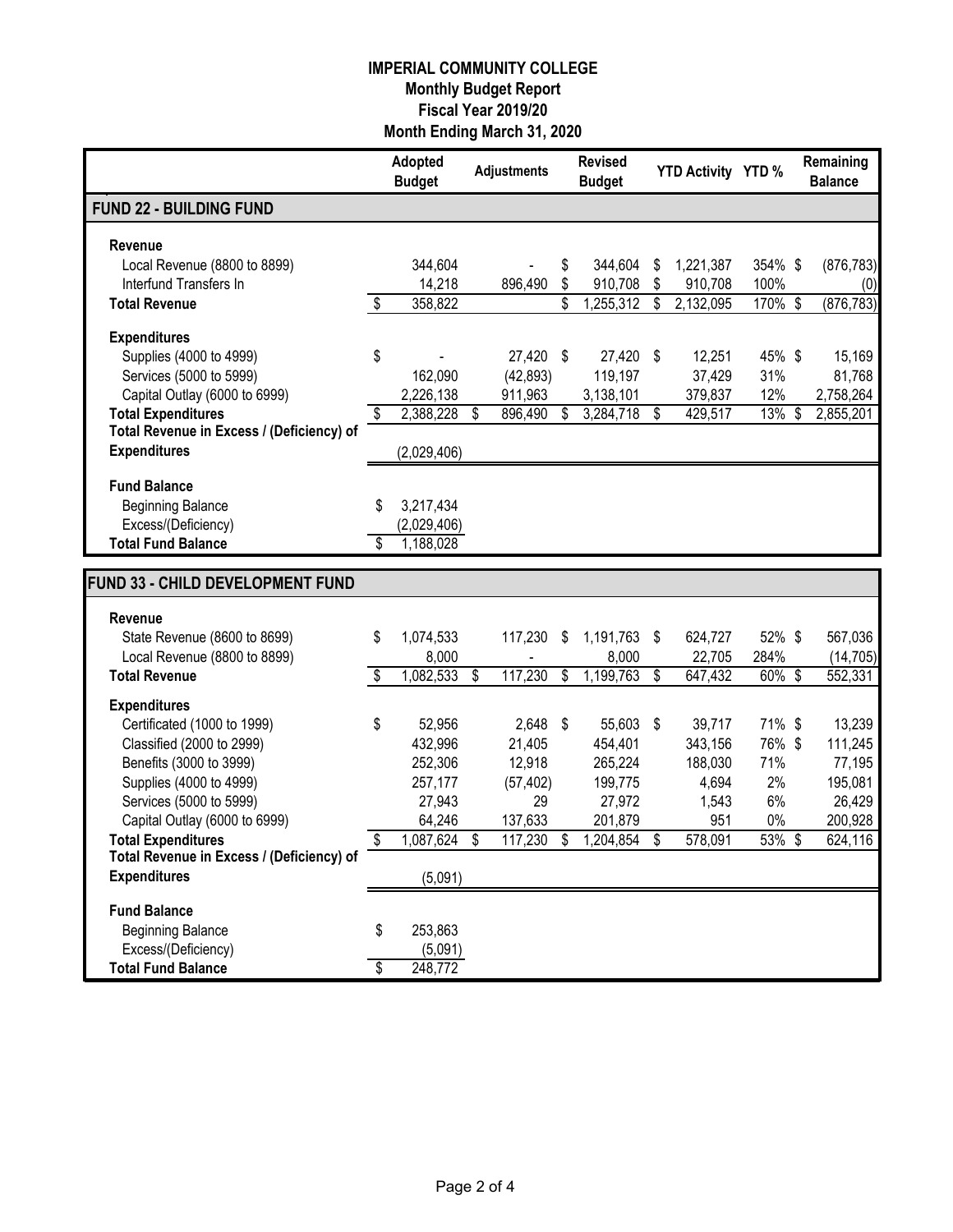|                                                                  |                               | Adopted<br><b>Budget</b> | <b>Adjustments</b> | <b>Revised</b><br><b>Budget</b> |                          | YTD Activity YTD % |                     | Remaining<br><b>Balance</b> |
|------------------------------------------------------------------|-------------------------------|--------------------------|--------------------|---------------------------------|--------------------------|--------------------|---------------------|-----------------------------|
| <b>FUND 51 - CERTIFICATE OF PARTICIPATION (LRB)</b>              |                               |                          |                    |                                 |                          |                    |                     |                             |
| <b>Revenue</b>                                                   |                               |                          |                    |                                 |                          |                    |                     |                             |
| Local Revenue (8800 to 8899)                                     |                               | 1,000                    |                    | \$<br>1,000                     | \$                       | 3,356              | 336% \$             | (2,356)                     |
| <b>Total Revenue</b>                                             |                               | 1,000                    |                    | \$<br>1,000                     | \$                       | 3,356              | 336% \$             | (2,356)                     |
| Total Revenue in Excess / (Deficiency) of                        |                               |                          |                    |                                 |                          |                    |                     |                             |
| <b>Expenditures</b>                                              |                               | 1,000                    |                    |                                 |                          |                    |                     |                             |
| <b>Expenditures</b>                                              |                               |                          |                    |                                 |                          |                    |                     |                             |
| Capital Outlay (6000 to 6999)                                    |                               | 336,392                  |                    | \$<br>336,392                   | \$                       |                    | $0\%$ \$            | 336,392                     |
| <b>Total Expenditures</b>                                        |                               | $\overline{336,392}$ \$  |                    | \$<br>336,392                   | \$                       |                    | $0\%$ \$            | 336,392                     |
| Total Revenue in Excess / (Deficiency) of                        |                               |                          |                    |                                 |                          |                    |                     |                             |
| <b>Expenditures</b>                                              | \$                            | (335, 392)               |                    |                                 |                          |                    |                     |                             |
| <b>Fund Balance</b>                                              |                               |                          |                    |                                 |                          |                    |                     |                             |
| <b>Beginning Balance</b>                                         | \$                            | 335,392                  |                    |                                 |                          |                    |                     |                             |
| Excess/(Deficiency)                                              |                               | (335, 392)               |                    |                                 |                          |                    |                     |                             |
| <b>Total Fund Balance</b>                                        | \$                            |                          |                    |                                 |                          |                    |                     |                             |
|                                                                  |                               |                          |                    |                                 |                          |                    |                     |                             |
| <b>FUND 61 - SELF-INSURANCE FUND</b>                             |                               |                          |                    |                                 |                          |                    |                     |                             |
| Revenue                                                          |                               |                          |                    |                                 |                          |                    |                     |                             |
| Local Revenue (8800 to 8899)                                     | \$                            | 650                      |                    | \$<br>650                       | \$                       | 548                | 84% \$              | 102                         |
| <b>Total Revenue</b>                                             |                               | 650                      |                    | \$<br>650                       | \$                       | 548                |                     | \$<br>102                   |
| Total Revenue in Excess / (Deficiency) of                        |                               |                          |                    |                                 |                          |                    |                     |                             |
| <b>Expenditures</b>                                              |                               | 650                      |                    |                                 |                          |                    |                     |                             |
| <b>Fund Balance</b>                                              |                               |                          |                    |                                 |                          |                    |                     |                             |
| <b>Beginning Balance</b>                                         | \$                            | 54,614                   |                    |                                 |                          |                    |                     |                             |
| Excess/(Deficiency)                                              |                               | 650                      |                    |                                 |                          |                    |                     |                             |
| <b>Total Fund Balance</b>                                        | \$                            | 55,264                   |                    |                                 |                          |                    |                     |                             |
| FUND 72 - STUDENT REPRESENTATIVE FEES                            |                               |                          |                    |                                 |                          |                    |                     |                             |
|                                                                  |                               |                          |                    |                                 |                          |                    |                     |                             |
| Revenue<br>Local Revenue (8800 to 8899)                          |                               | 19,000                   |                    | \$<br>19,000                    | \$                       | 19,648             | 103% \$             | (648)                       |
| <b>Total Revenue</b>                                             | \$<br>$\overline{\mathbf{s}}$ | 19,000                   |                    | \$<br>19,000                    | $\overline{\mathcal{S}}$ | 19,648             | 103% \$             | (648)                       |
|                                                                  |                               |                          |                    |                                 |                          |                    |                     |                             |
| <b>Expenditures</b>                                              |                               |                          |                    |                                 |                          |                    |                     |                             |
| Services (5000 to 5999)                                          | \$                            | 19,000                   |                    | \$<br>19,000                    | \$                       | 18,589             | 98%\$               | 411                         |
| <b>Total Expenditures</b>                                        | \$                            | 19,000                   |                    | \$<br>19,000                    | \$                       | 18,589             | $\frac{1}{98\%}$ \$ | 411                         |
| Total Revenue in Excess / (Deficiency) of<br><b>Expenditures</b> |                               |                          |                    |                                 |                          |                    |                     |                             |
|                                                                  |                               |                          |                    |                                 |                          |                    |                     |                             |
| <b>Fund Balance</b>                                              |                               |                          |                    |                                 |                          |                    |                     |                             |
| <b>Beginning Balance</b>                                         | \$                            | (654)                    |                    |                                 |                          |                    |                     |                             |
| Excess/(Deficiency)                                              |                               |                          |                    |                                 |                          |                    |                     |                             |
| <b>Total Fund Balance</b>                                        | \$                            | (654)                    |                    |                                 |                          |                    |                     |                             |